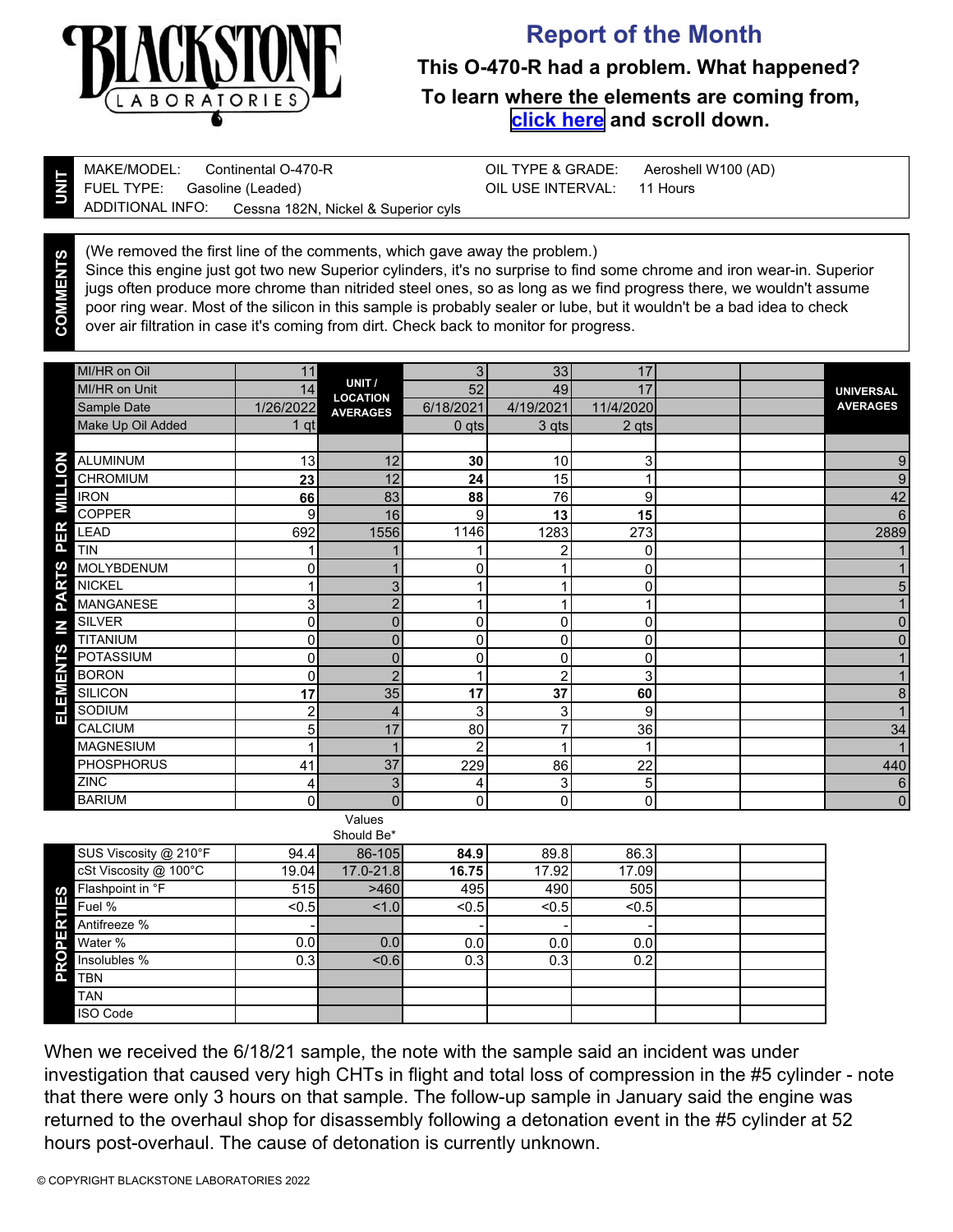

## **Report of the Month**

## **This Franklin 6A has a problem. What's going on? To learn where the elements are coming from, [click here](https://www.blackstone-labs.com/wp-content/uploads/2019/01/Understanding-Aircraft-combined.pdf) and scroll down.**

**UNIT**

**COMMENTS**

Gasoline (Leaded) Franklin 6A-350-C1 MAKE/MODEL: FUEL TYPE: ADDITIONAL INFO: Maule M5-220C

Aeroshell 100 Mineral 20 Hours OIL TYPE & GRADE: OIL USE INTERVAL:

Thanks for noting the good borescope results. We're a little surprised to see so much aluminum in this sample. And tin too, though it only increased 1 ppm and it's not really all that high in the grand scheme of things. This engine is still young enough that we don't yet know what's going to be normal, so maybe aluminum will settle down, though we're glad you're looking for anything unusual on your end. Metals (especially aluminum) should be decreasing, not increasing, so there could be some piston wear going on. Monitor for visible metal and check back.

| MI/HR on Oil                      | 20             |                           | 9        |  |                         |
|-----------------------------------|----------------|---------------------------|----------|--|-------------------------|
| <b>MI/HR on Unit</b>              | 88             | UNIT /<br><b>LOCATION</b> | 66       |  | <b>UNIVERSAL</b>        |
| Sample Date                       | 1/15/2022      | <b>AVERAGES</b>           | 5/1/2021 |  | <b>AVERAGES</b>         |
| Make Up Oil Added                 | $10.5$ qts     |                           |          |  |                         |
|                                   |                |                           |          |  |                         |
| <b>ALUMINUM</b>                   | 35             | 25                        | 14       |  | 9                       |
| <b>MILTION</b><br><b>CHROMIUM</b> | $\overline{2}$ | $\mathcal{P}$             |          |  | $\overline{7}$          |
| <b>IRON</b>                       | 31             | 35                        | 38       |  | 52                      |
| <b>COPPER</b>                     | 6              | 6                         | 5        |  | 8                       |
| ER<br><b>LEAD</b>                 | 1325           | 1235                      | 1144     |  | 2110                    |
| ā.<br><b>TIN</b>                  | 5              | 5                         | 4        |  |                         |
| MOLYBDENUM                        | 0              | $\overline{0}$            | 0        |  | $\mathbf 0$             |
| <b>PARTS</b><br><b>NICKEL</b>     | 1              |                           | 0        |  | $\overline{c}$          |
| <b>MANGANESE</b>                  | 1              |                           |          |  | 1                       |
| SILVER<br>$\geq$                  | 0              | $\overline{0}$            | 0        |  | $\overline{0}$          |
| <b>TITANIUM</b>                   | 0              | $\Omega$                  | 0        |  | $\mathbf 0$             |
| <b>ENTS</b><br>POTASSIUM          | 0              | $\overline{0}$            | 0        |  | $\overline{0}$          |
| <b>BORON</b>                      | 1              |                           | 0        |  | 0                       |
| ELEME<br><b>SILICON</b>           | 13             | 14                        | 14       |  | 9                       |
| SODIUM                            | 1              | 2                         | 3        |  | $\mathbf{1}$            |
| CALCIUM                           | 2              | 19                        | 36       |  | 15                      |
| <b>MAGNESIUM</b>                  | $\overline{c}$ | 3                         | 3        |  | $\overline{\mathbf{4}}$ |
| PHOSPHORUS                        | 83             | 673                       | 1263     |  | 192                     |
| ZINC                              | $\overline{c}$ | 3                         | 3        |  | $\overline{3}$          |
| <b>BARIUM</b>                     | 0              | $\Omega$                  | 0        |  | $\overline{0}$          |
|                                   |                | Values                    |          |  |                         |

|                                | Should Be* |           |       |  |  |  |  |  |  |  |
|--------------------------------|------------|-----------|-------|--|--|--|--|--|--|--|
| SUS Viscosity @ 210°F          | 93.9       | 82-105    | 82.8  |  |  |  |  |  |  |  |
| cSt Viscosity @ 100°C          | 18.91      | 16.0-21.8 | 16.23 |  |  |  |  |  |  |  |
| S Flashpoint in °F<br>■ Fuel % | 500l       | >440      | 475   |  |  |  |  |  |  |  |
| Fuel %                         | $0.5$      | 1.0       | < 0.5 |  |  |  |  |  |  |  |
|                                |            |           |       |  |  |  |  |  |  |  |
| Manufreeze %                   | 0.0        | 0.0       | 0.0   |  |  |  |  |  |  |  |
| <b>RO</b><br>Insolubles %      | 0.5        | 0.6       | 0.2   |  |  |  |  |  |  |  |
| <b>TBN</b>                     |            |           |       |  |  |  |  |  |  |  |
| <b>TAN</b>                     |            |           |       |  |  |  |  |  |  |  |
| <b>ISO Code</b>                |            |           |       |  |  |  |  |  |  |  |

The owner writes: I appreciate your commentary on the results. After sending this sample we pulled the quick drain off to re-seal and found what ended up being quite a lot of aluminum in the pan. We also found one piece of steel that used to be the tach drive gear. The aluminum was from the mag-driven gears. Yes, on the Franklin those are alumnum. They were of course shelled out. We've cleaned things up and once the part overhauls and the annual are done, we'll run a couple hours and drop the oil and send in another sample. Hopefully that tin will settle back down.